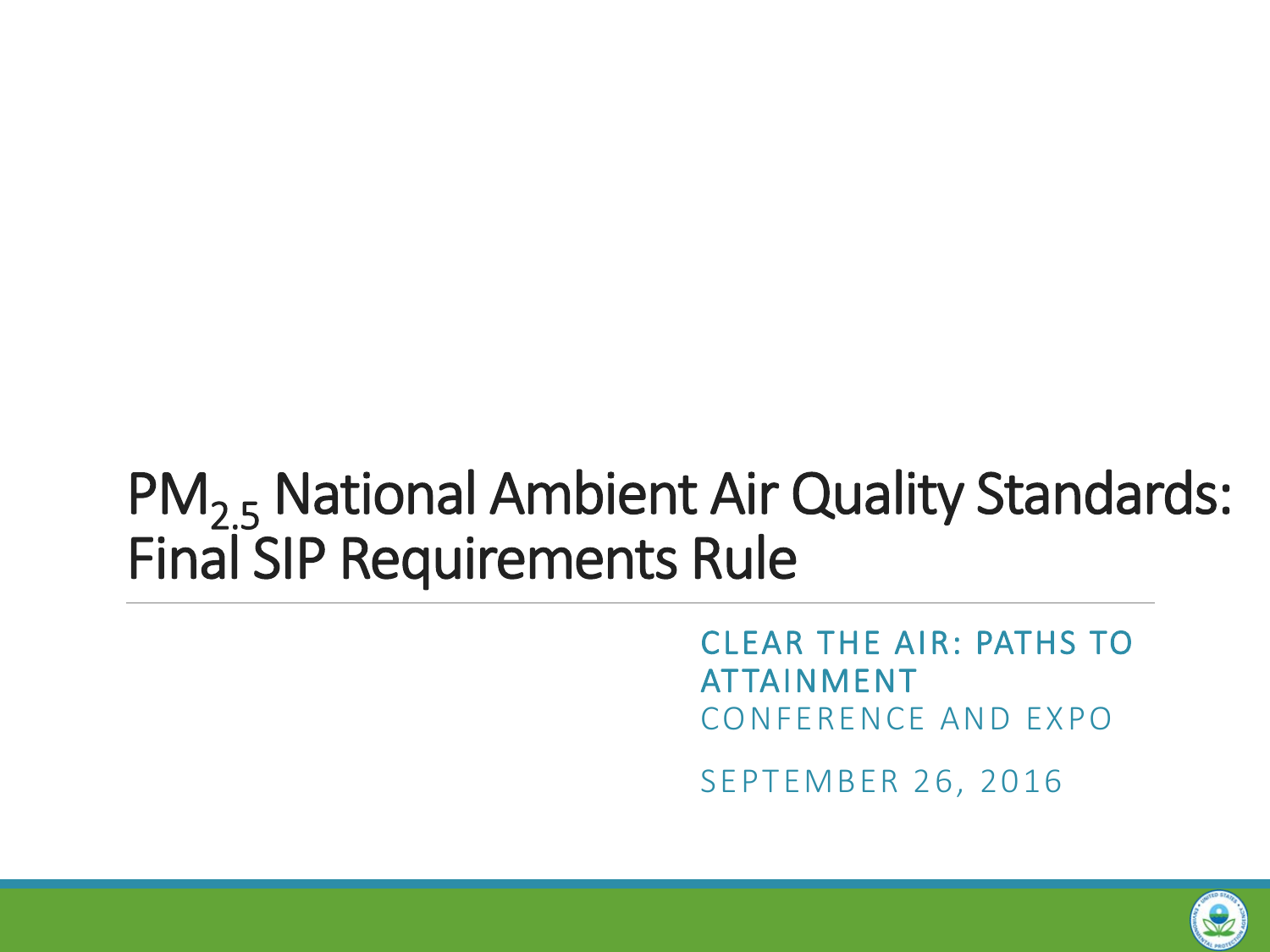## preOverview

- Presentation originally developed for state/local/tribal air quality agencies
- Importance This document interprets the Clean Air Act requirements so that air quality agencies can develop and implement plans to reduce particulate matter levels in their communities.

• Overall goal – To learn a little more about the new rule and how it applies here in Fairbanks, Alaska.

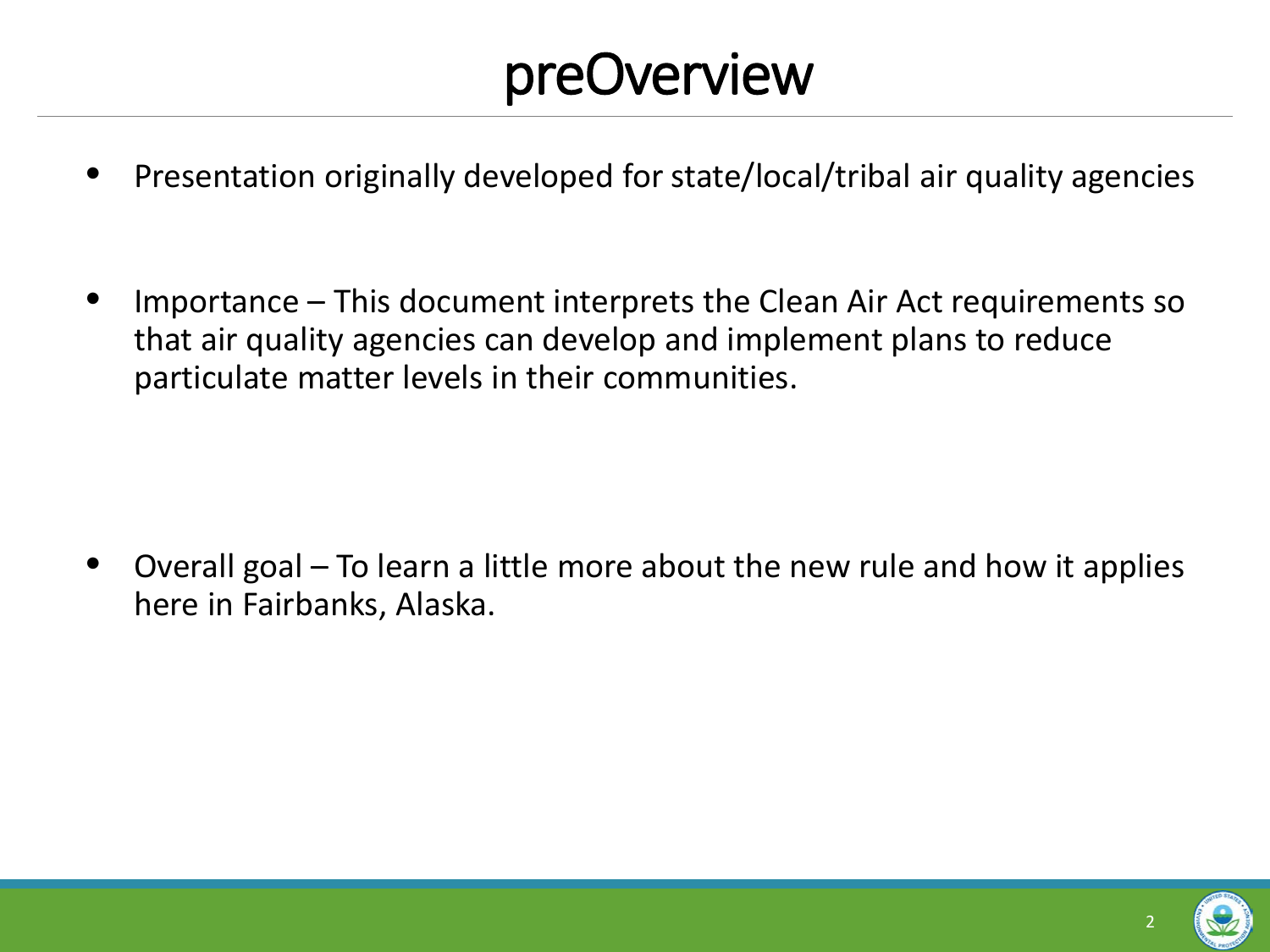## **Overview**

- **Background**
- **Key Topics** 
	- 1. Classifications, attainment plan due dates, attainment dates and reclassifications
	- 2. Optional  $PM<sub>2.5</sub>$  precursor demonstrations
	- 3. Moderate area attainment plan requirements
	- 4. Serious area attainment plan requirements
	- 5. Serious area that fails to attain
	- 6. Nonattainment NSR program requirements
- Next steps
- Appendix

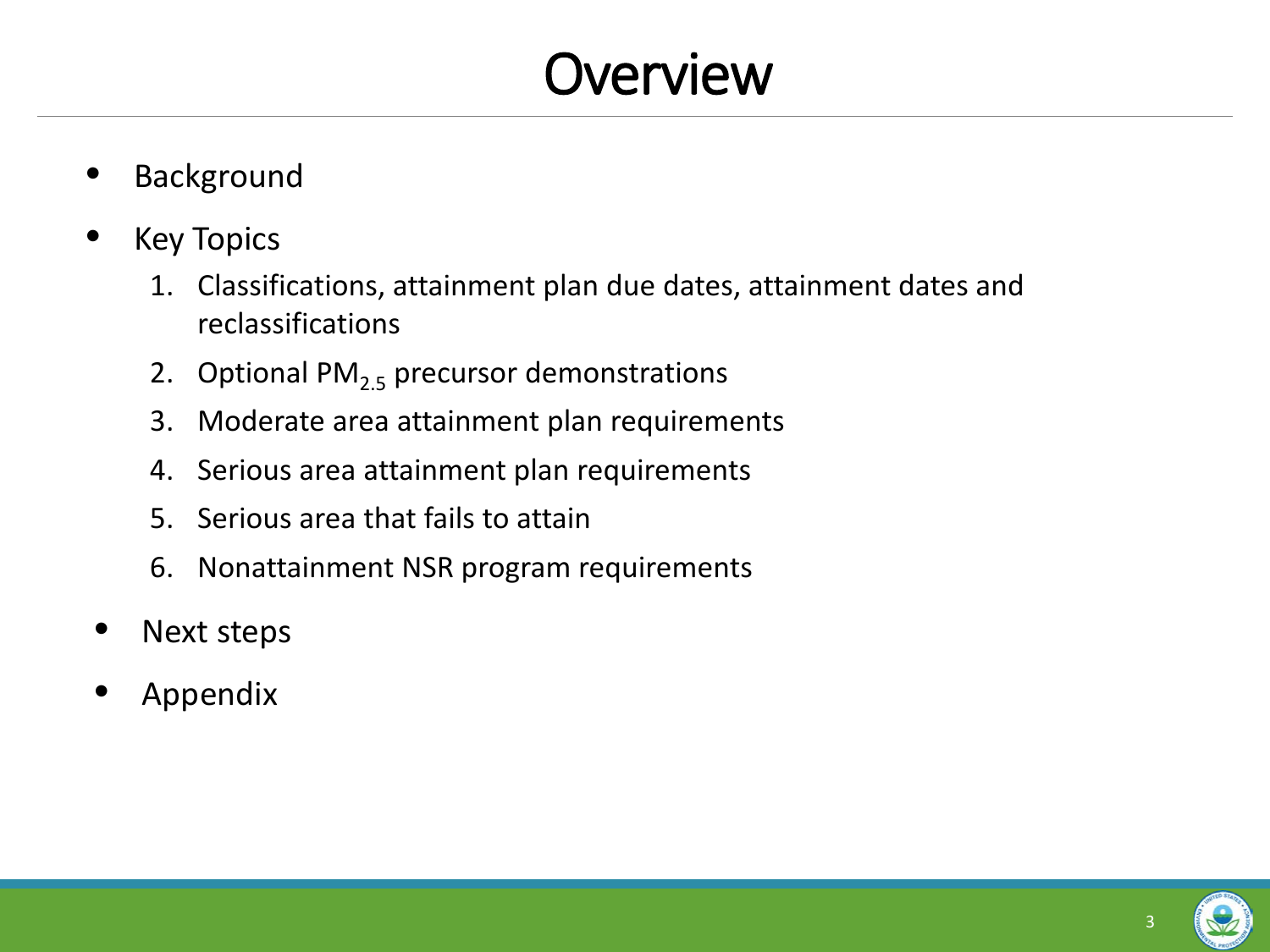# Background

- Final rule provides the framework for planning requirements for 2012 and future PM<sub>2.5</sub> NAAQS, and will inform implementation for areas still violating 1997 and/or 2006 PM<sub>2.5</sub> NAAQS
	- $\sigma$  2012 primary annual PM<sub>2.5</sub> standard: 12 μg/m<sup>3</sup>
	- <sup>o</sup> **2006 primary 24-hour PM2.5 standard: 35 μg/m3**
	- ο 1997 primary annual PM<sub>2.5</sub> standard: 15 μg/m<sup>3</sup>; 24-hour PM<sub>2.5</sub> standard: 65 μg/m<sup>3</sup>
- January 2013 US Court of Appeals for the DC Circuit decision regarding the 2007 PM<sub>2.5</sub> implementation rule and 2008 NSR rule for PM<sub>2.5</sub>
	- $\circ$  Court held that EPA must implement PM<sub>2.5</sub> NAAQS under subpart 4 (Clean Air Act sections 188-190)
	- $\circ$  Presumptively required to address all PM<sub>2.5</sub> precursors (SO<sub>2</sub>, NO<sub>x</sub>, VOC, ammonia) in SIPs

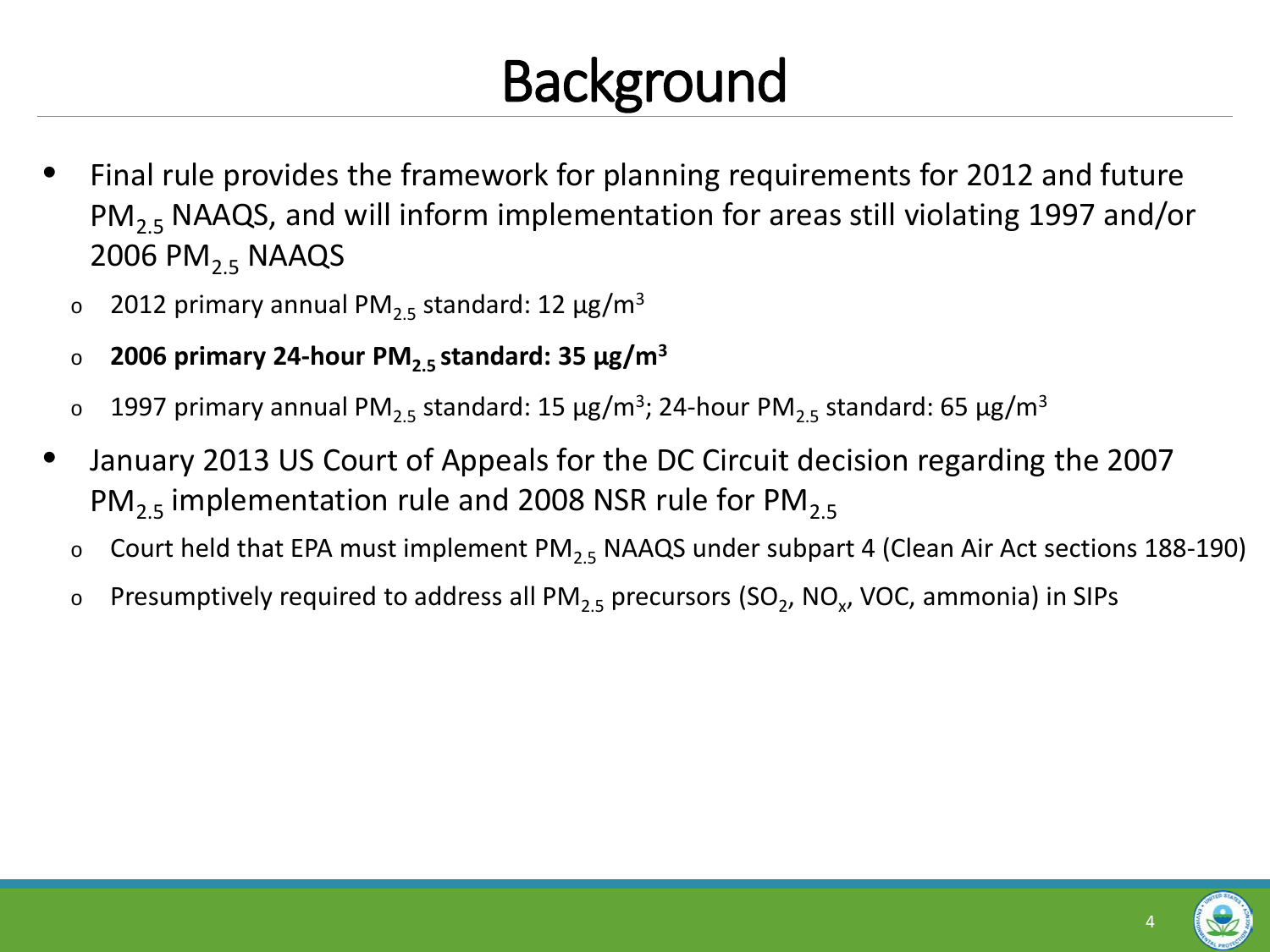# Background (continued)

- Proposed rule issued in March 2015
	- o Engaged with states early in the development process through NACAA-EPA workgroup
	- o Started with existing guidance on subpart 4 (e.g. 1992 General Preamble and 1994 Serious Area Addendum) and regulatory actions and court decisions related to  $PM_{10}$
	- o Received about 50 substantive comments
- Implementation schedule for 2006 PM<sub>2.5</sub> NAAQS areas
	- $\circ$  December 2015: Moderate area outermost attainment date (end of  $6<sup>th</sup>$  calendar year after designations)
	- o Serious Area attainment plan due 18 months after reclassification.
	- $\circ$  December 2019: Serious area outermost attainment date (end of 10<sup>th</sup> calendar year after designations)

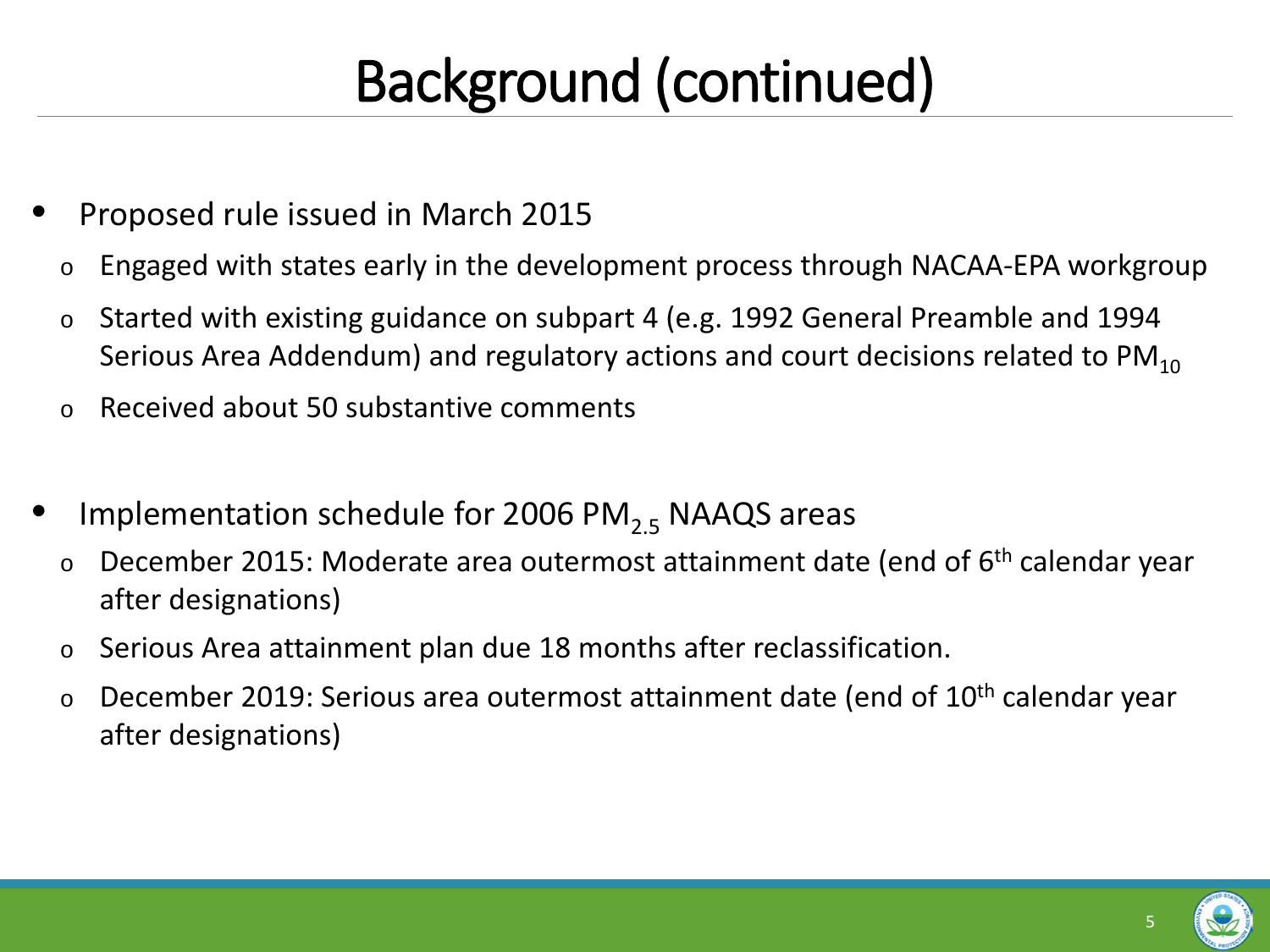### 1. Classifications, attainment plan due dates, attainment dates and reclassifications

- Two-tier classification system (Moderate and Serious)
- Moderate areas
	- o All nonattainment areas are initially classified as "Moderate"
	- o Attainment plan is due in 18 months
	- $\circ$  Attain "as expeditiously as practicable," but no later than end of 6<sup>th</sup> calendar year after designation
	- o EPA may extend the attainment date for no more than two one-year extensions if:
		- Certified air quality data for most recent year is below the level of the standard; and
		- The state has complied with all area SIP requirements and commitments
- Fairbanks Moderate Area attainment plan submitted in December 2014 and February 2015.

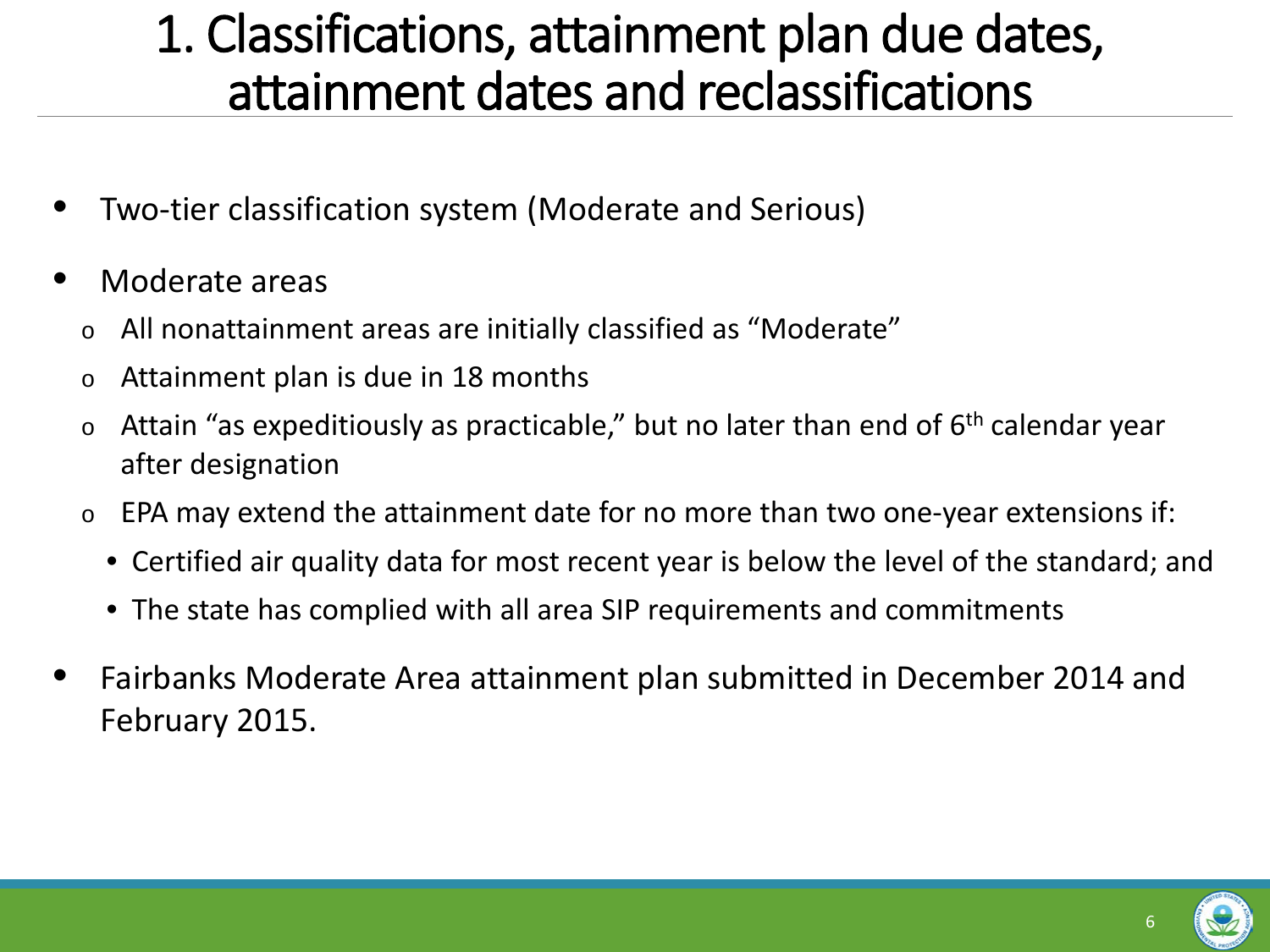### 1. Classifications, attainment plan due dates, attainment dates and reclassifications (continued)

- Mandatory reclassification to Serious for areas that fail to attain by the attainment date
	- EPA is required to determine that an area failed to attain within 6 months of the applicable attainment date; reclassification then occurs by operation of law
	- All Serious area plan elements are due within 18 months (about 8 years after designation)
- Once reclassified, all Serious areas must attain "as expeditiously as practicable," but no later than end of 10<sup>th</sup> calendar year after designation

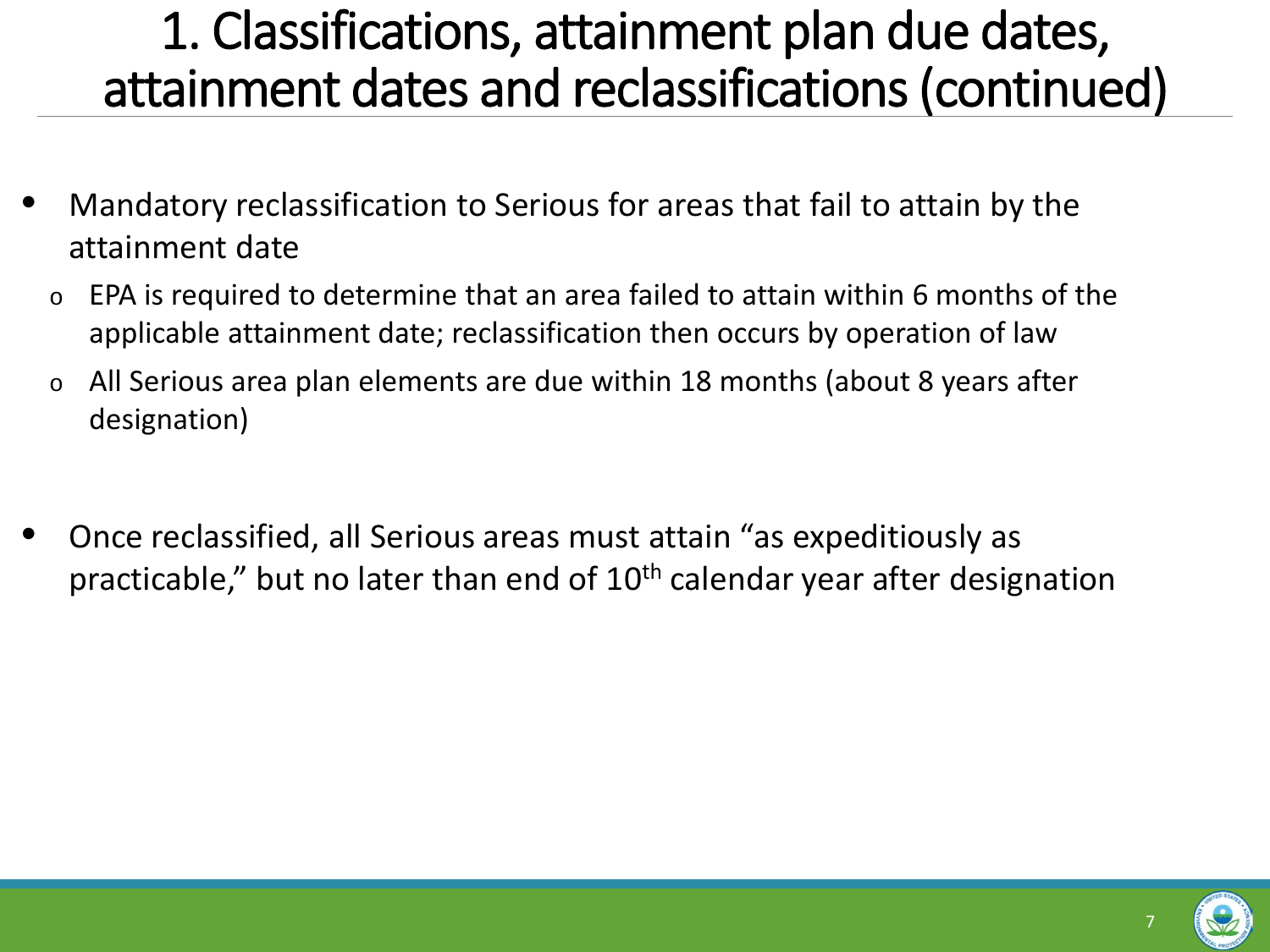## 2. Optional PM<sub>2.5</sub> precursor demonstrations

- Statute requires states to evaluate and adopt control measures for direct  $PM_{2.5}$ and all four PM<sub>2.5</sub> precursors from stationary, mobile and area sources
	- o Section 189(e) provides exemption from "control requirements" for major sources of a precursor where EPA "determines that such sources do not contribute significantly" to  $PM<sub>2.5</sub>$  levels which exceed the standard in the area
- Final rule provides 3 optional and independent types of "precursor demonstrations" to demonstrate that contribution of a precursor is insignificant. If EPA approves the demonstration, the plan may exclude certain sources from certain requirements for the identified precursor, depending on the specific demonstration submitted

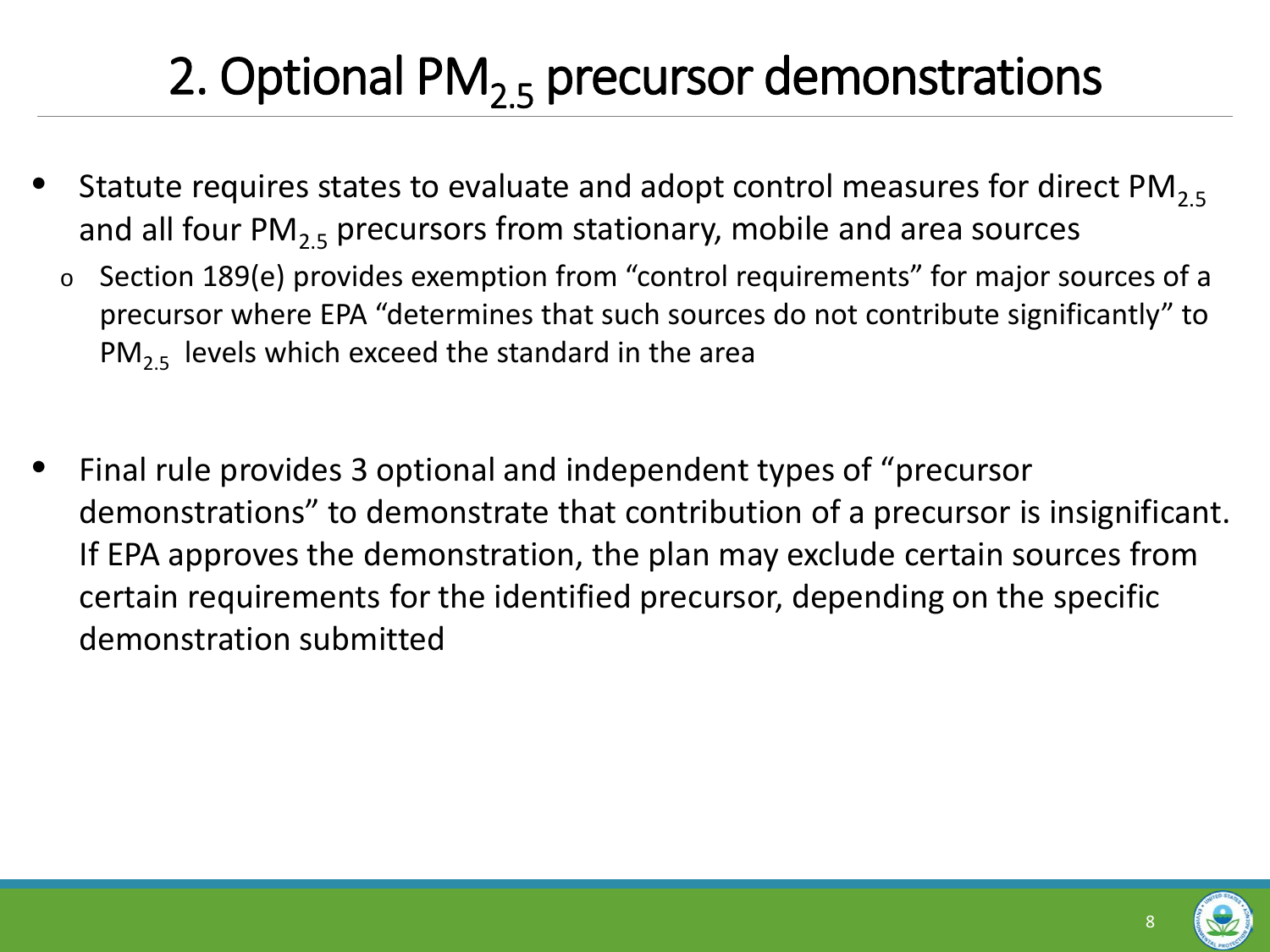- If an area has an approved precursor exemption and has another SIP due (e.g. area is reclassified to Serious), the state must provide an updated precursor demonstration with the new SIP submission
- The final rule does not contain a bright line threshold for defining whether a precursor demonstration is approvable. The EPA expects to issue guidance recommending technical approaches for conducting precursor demonstrations to assess whether a particular air quality concentration threshold can be considered to be insignificant in a given area

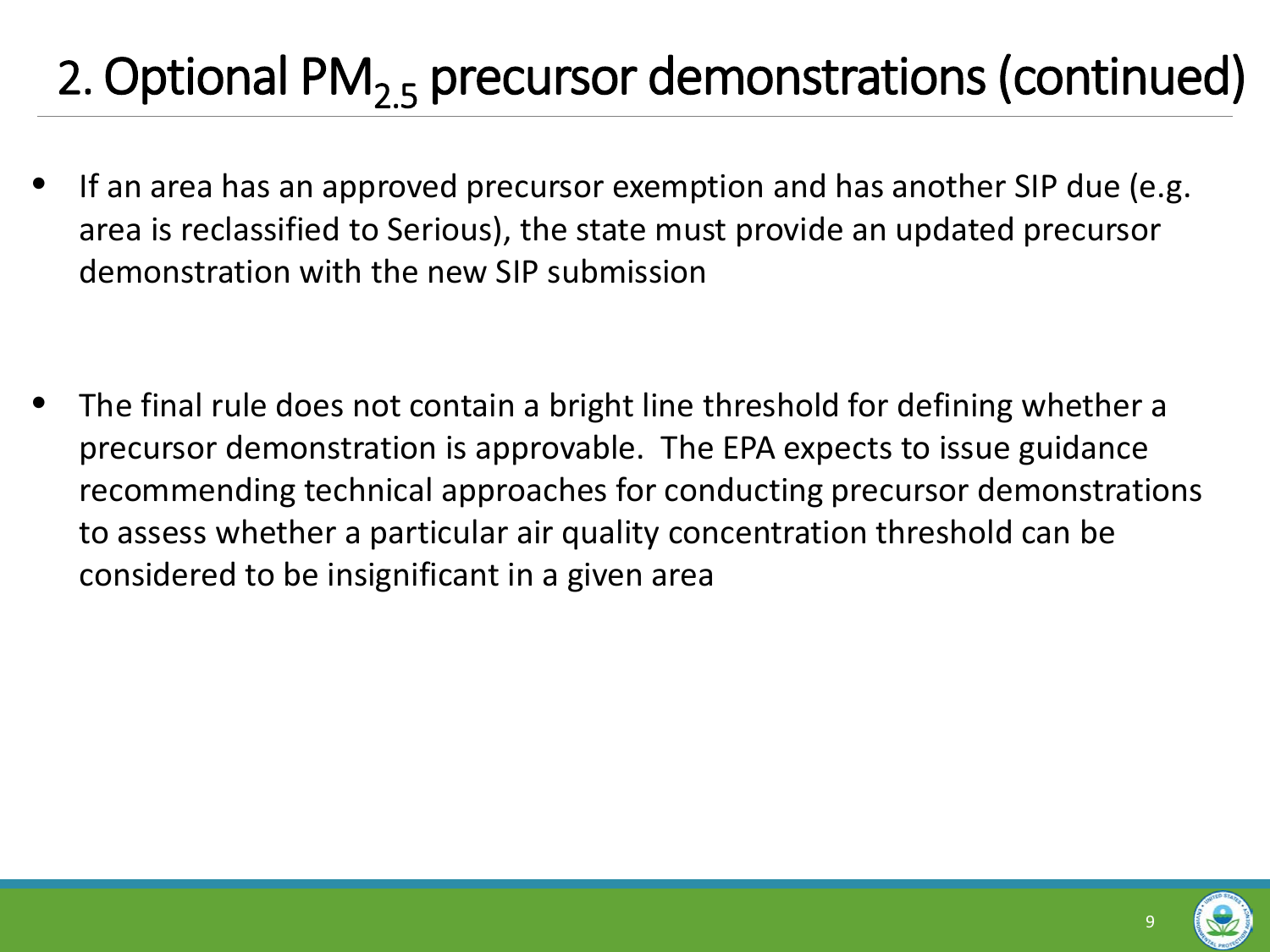### Three Independent Precursor Demonstrations

- 1. Comprehensive Demonstration
	- Evaluate precursor emissions from all existing sources in the area
	- Concentration-based analysis (total contribution to  $PM_{2.5}$  levels) and possible sensitivity analysis (assess how changes in precursor emissions contribute to modeled PM<sub>2.5</sub> levels) to evaluate whether the area is sensitive to precursor emission decreases
	- If approved by the EPA, the state will not be required to control emissions of the relevant precursor from existing sources in the current attainment plan. Requirements that would not apply to the precursor include RACM/RACT (or, if Serious, BACM/BACT), RFP, quantitative milestones and contingency measures



10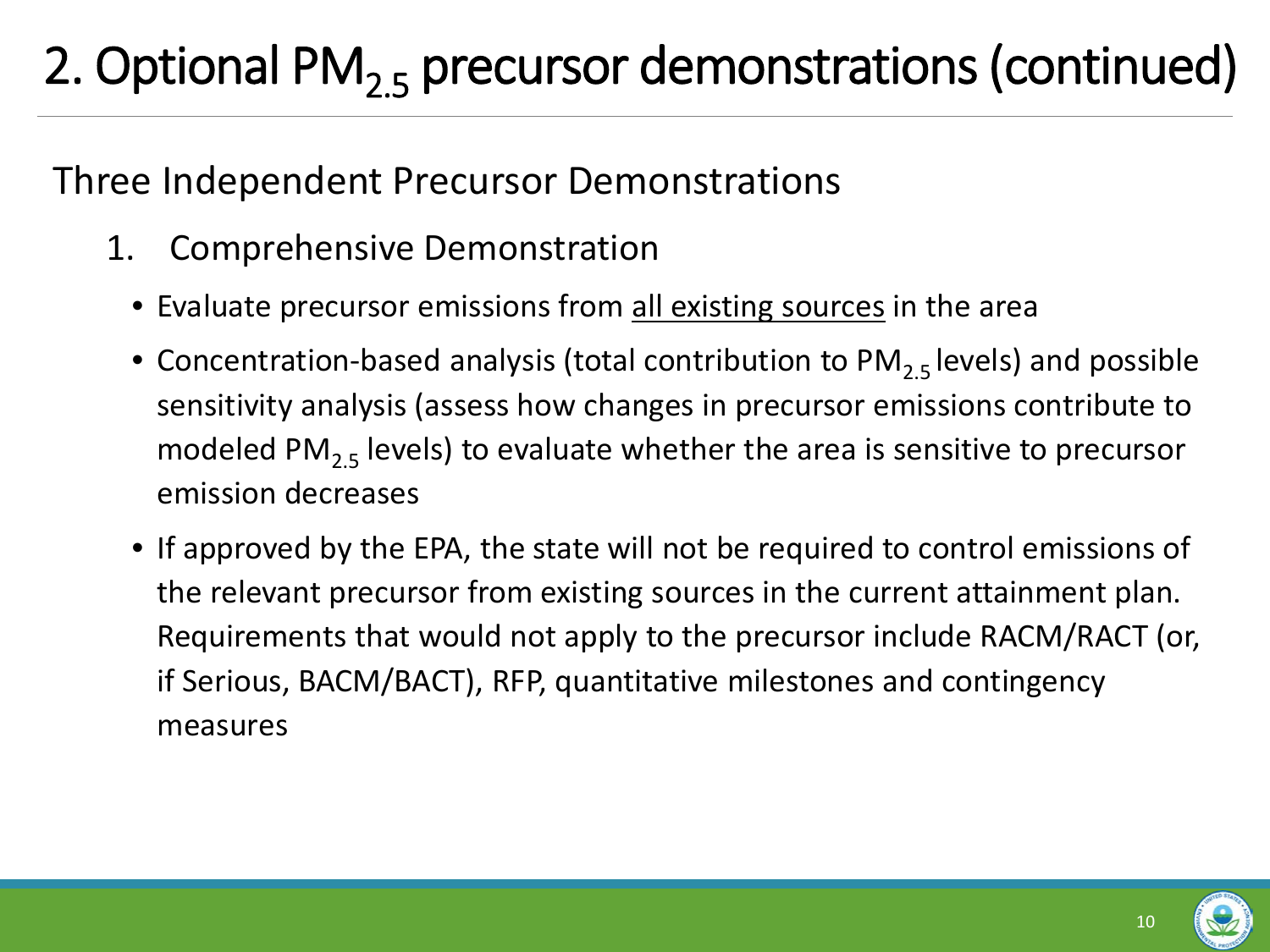- 2. Major Stationary Source Demonstration
	- Evaluate precursor emissions from existing major stationary sources only
	- Concentration-based analysis (total contribution to  $PM_{2.5}$  levels) and possible sensitivity analysis (assess the effect of changes in precursor emissions on modeled PM<sub>2.5</sub> levels) to evaluate whether the area is sensitive to precursor emission decreases
	- If approved by the EPA, the state will not be required to control emissions of the relevant precursor from existing major stationary sources in the current attainment plan. Requirements that would not apply to the precursor include RACT/RACM for major sources (or, if Serious, BACT/BACM for major sources), RFP, quantitative milestones and contingency measures

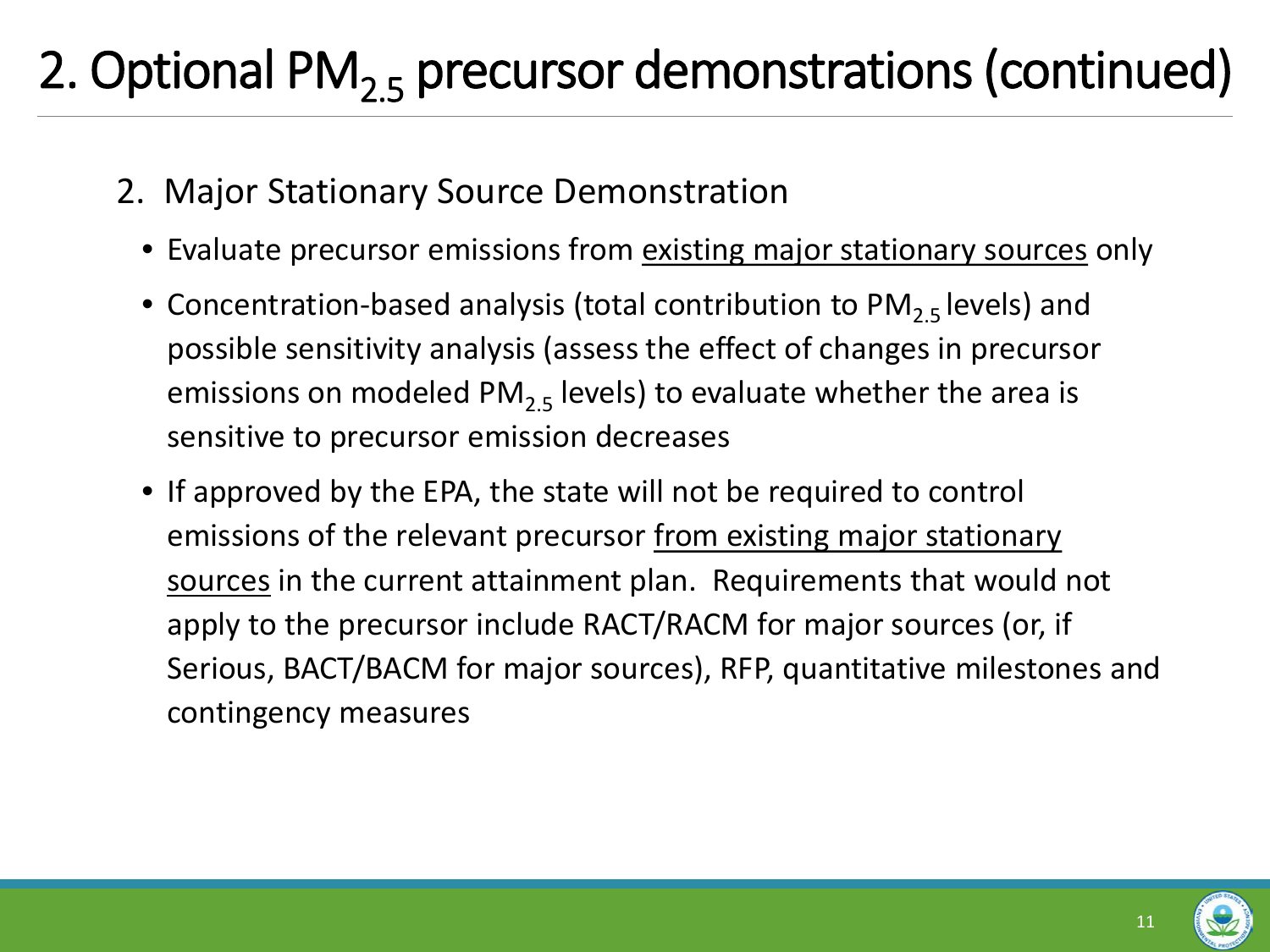- 3. NNSR Demonstration
	- Evaluate an increase in precursor emissions from potential new/modified major stationary source(s)
	- Must be a sensitivity-based analysis, looking at precursor emissions increases
	- If approved by the EPA, the state may exempt new and modified major stationary sources of the particular precursor from NNSR control requirements. Requirements that would not apply to the precursor include Lowest Achievable Emissions Rate (LAER) and emissions offset requirements

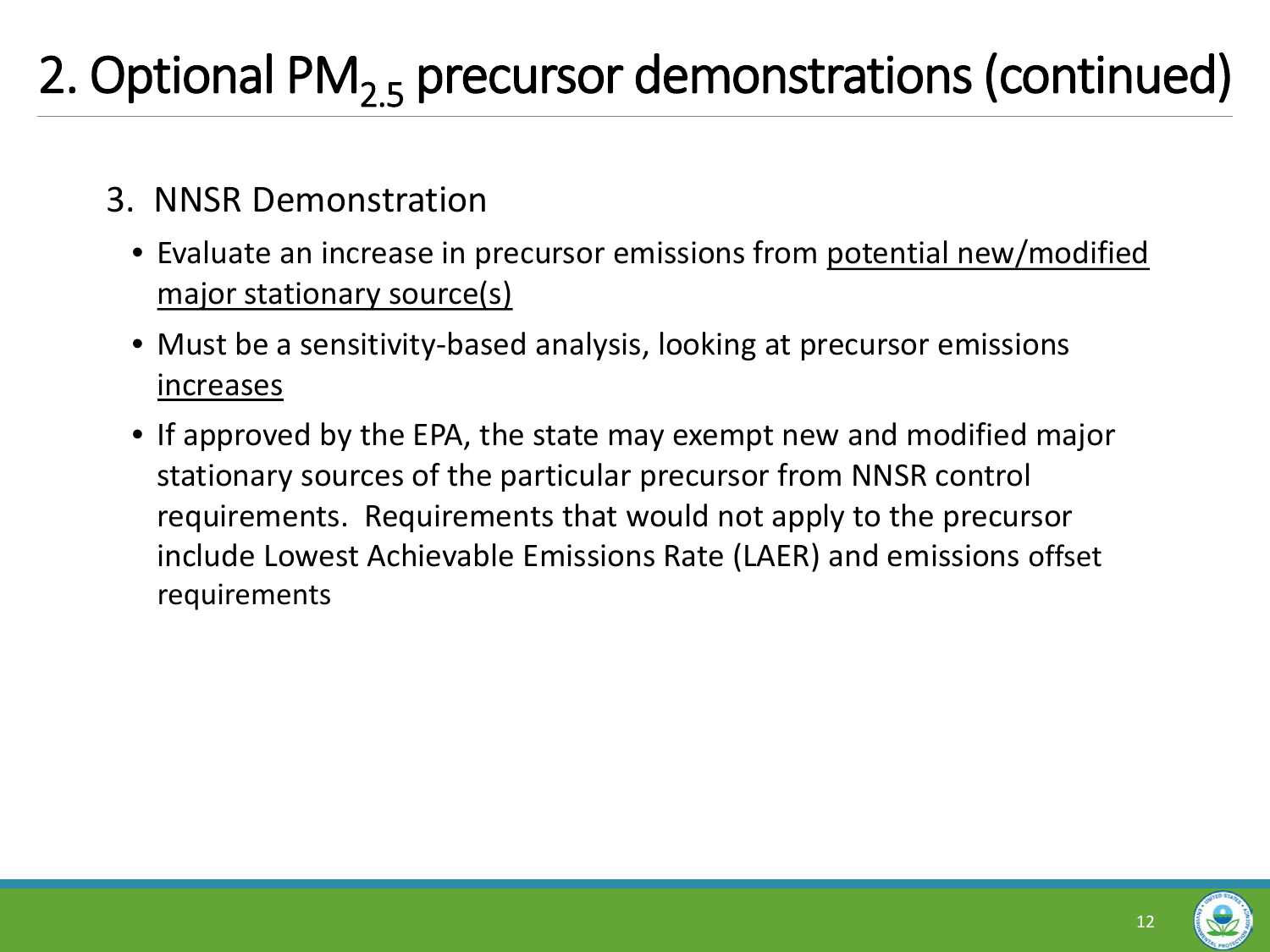### 3. Moderate area attainment plan requirements

- Emissions inventories
- Control measures
	- o Reasonably available control measures (RACM), including RACT
	- o Additional reasonable measures
- Attainment demonstration, modeling and unmonitored area analysis
- Reasonable further progress (RFP) and quantitative milestones (QM)
- Contingency measures

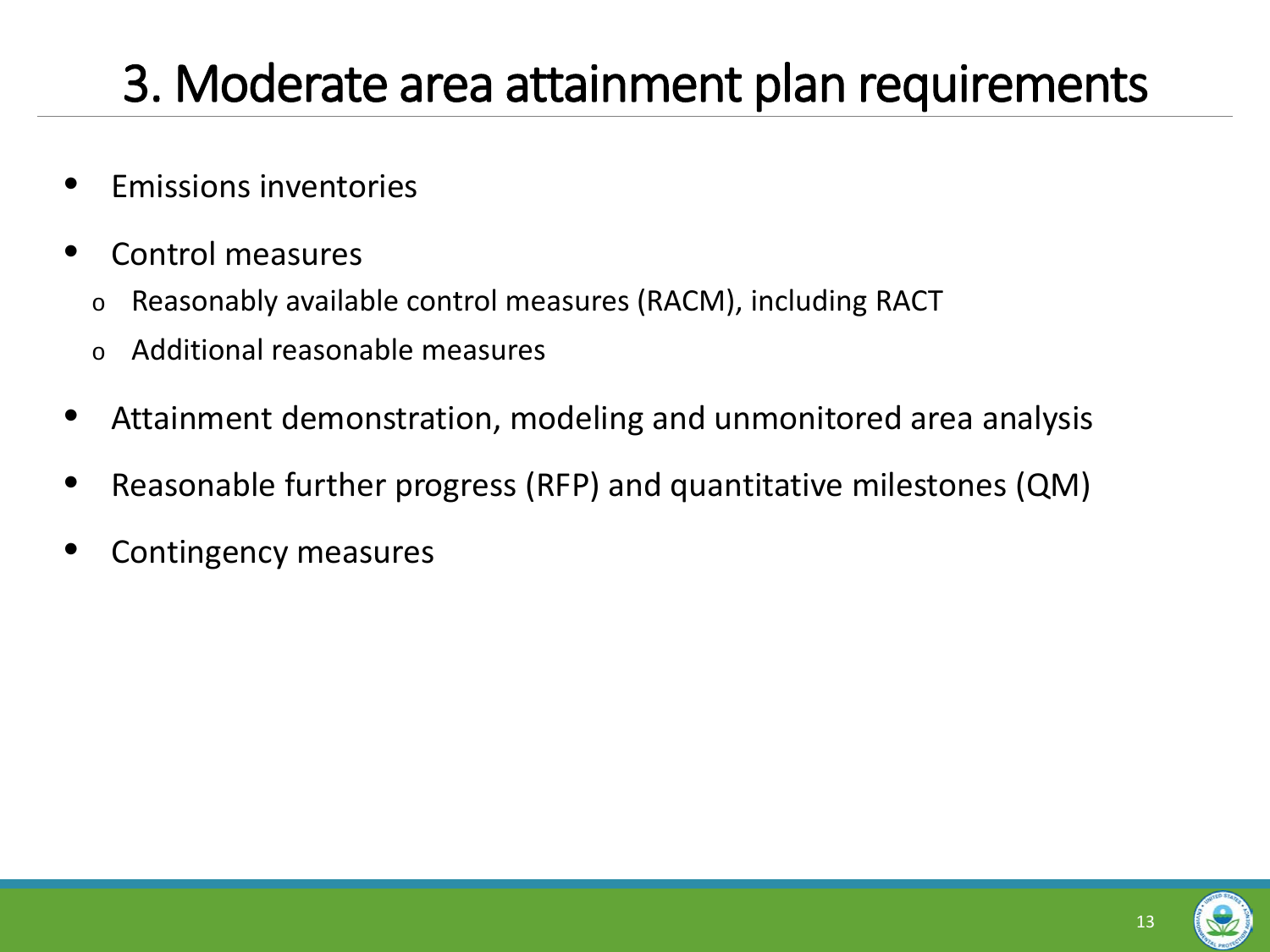#### Emission inventories

- Requires base year and projected attainment year inventories for the nonattainment area
	- o Recommend base year is one of three "air quality years" used for designations
	- o Establish motor vehicle emissions budgets for the attainment year
- Condensable emissions required
- Seasonal inventories can be used, if appropriate
- Use most recent models for onroad and nonroad mobile emissions

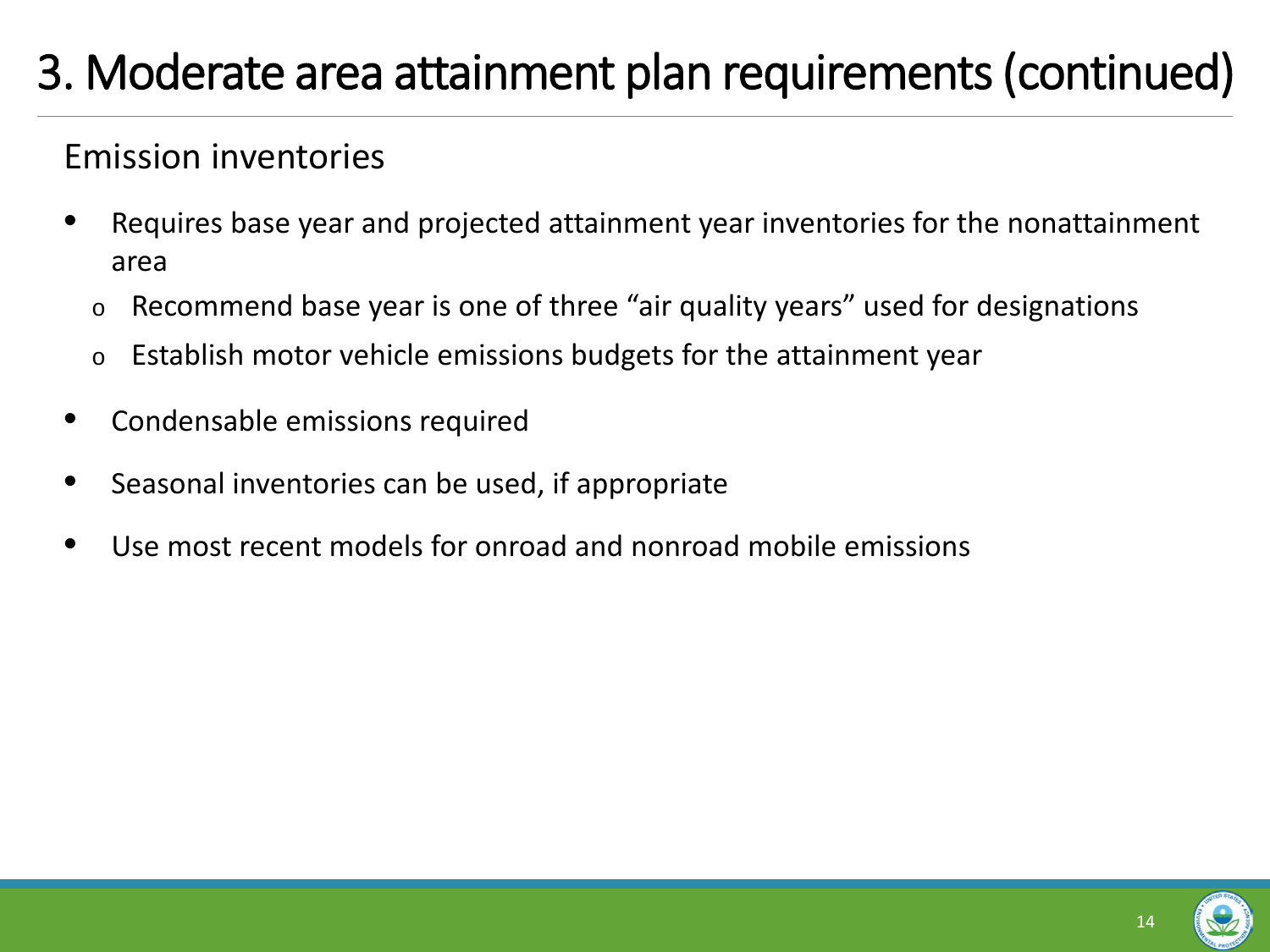### Control measures

- Identify potential control measures for area, mobile and stationary sources in area, and evaluate technological and economic feasibility of controls
- No *de minimis* source category concept
- Adopt control measures needed to attain "as expeditiously as practicable" in SIP due at 18 months
- Implement RACM/RACT no later than 4 years from designation, and implement those "additional reasonable measures" that can be implemented beyond 4 years from designation
- For areas that cannot demonstrate attainment by the Moderate area attainment date, the state must implement all reasonable measures

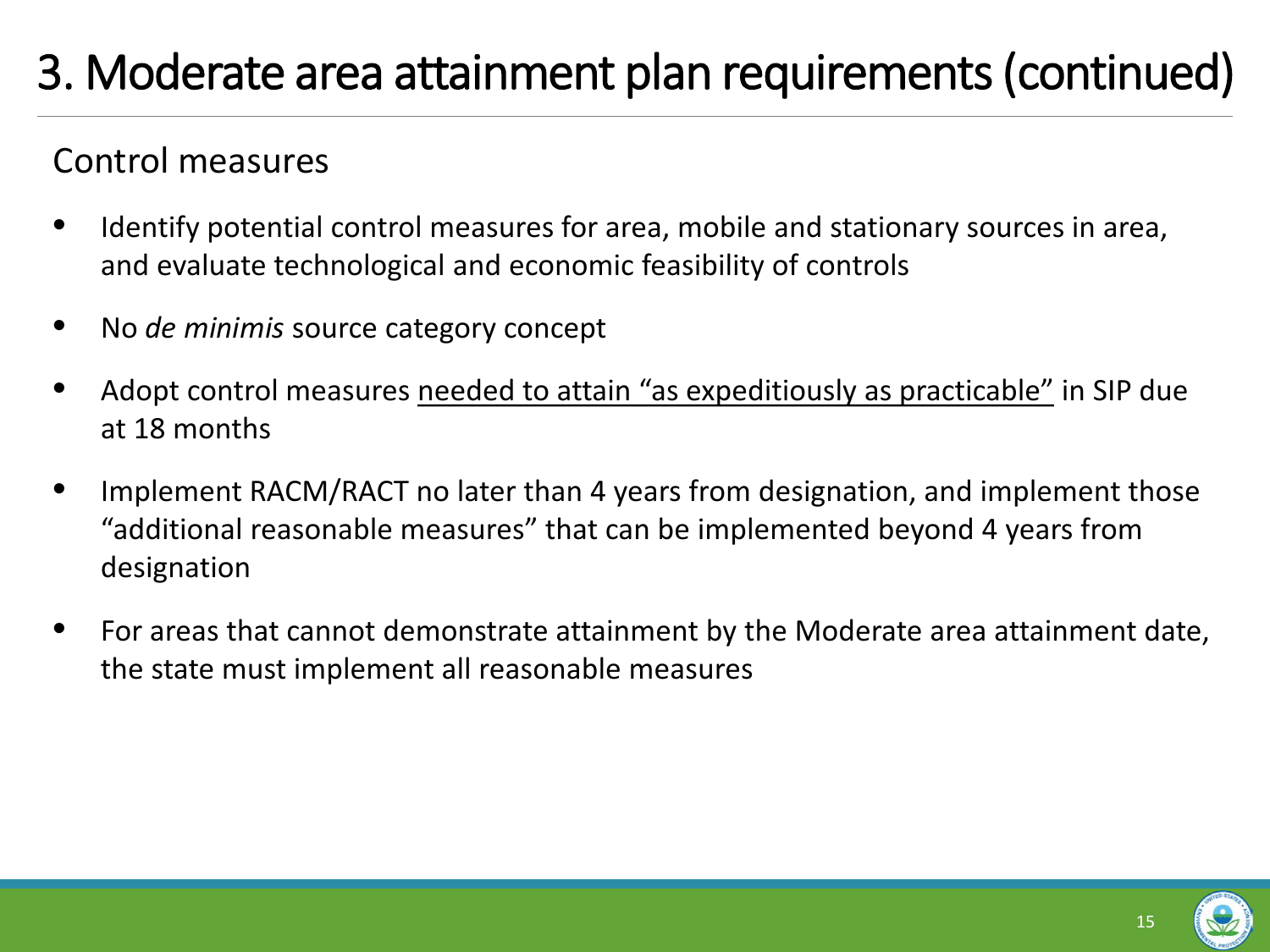#### Attainment demonstration, modeling and unmonitored area analysis

- CAA language regarding where in a nonattainment area to demonstrate attainment is ambiguous, and the prior implementation rule did not contain clear requirements regarding "unmonitored areas" (instead, it referred to the modeling guidance)
- Final rule requires attainment demonstration to include modeling of future control measures and adoption of controls to eliminate potential violations at existing air quality monitor locations
- EPA recommends that states conduct an *optional* unmonitored area analysis
	- o Potential violations in unmonitored areas may be addressed through changes to the ambient monitoring network, or case-by-case adoption of control measures

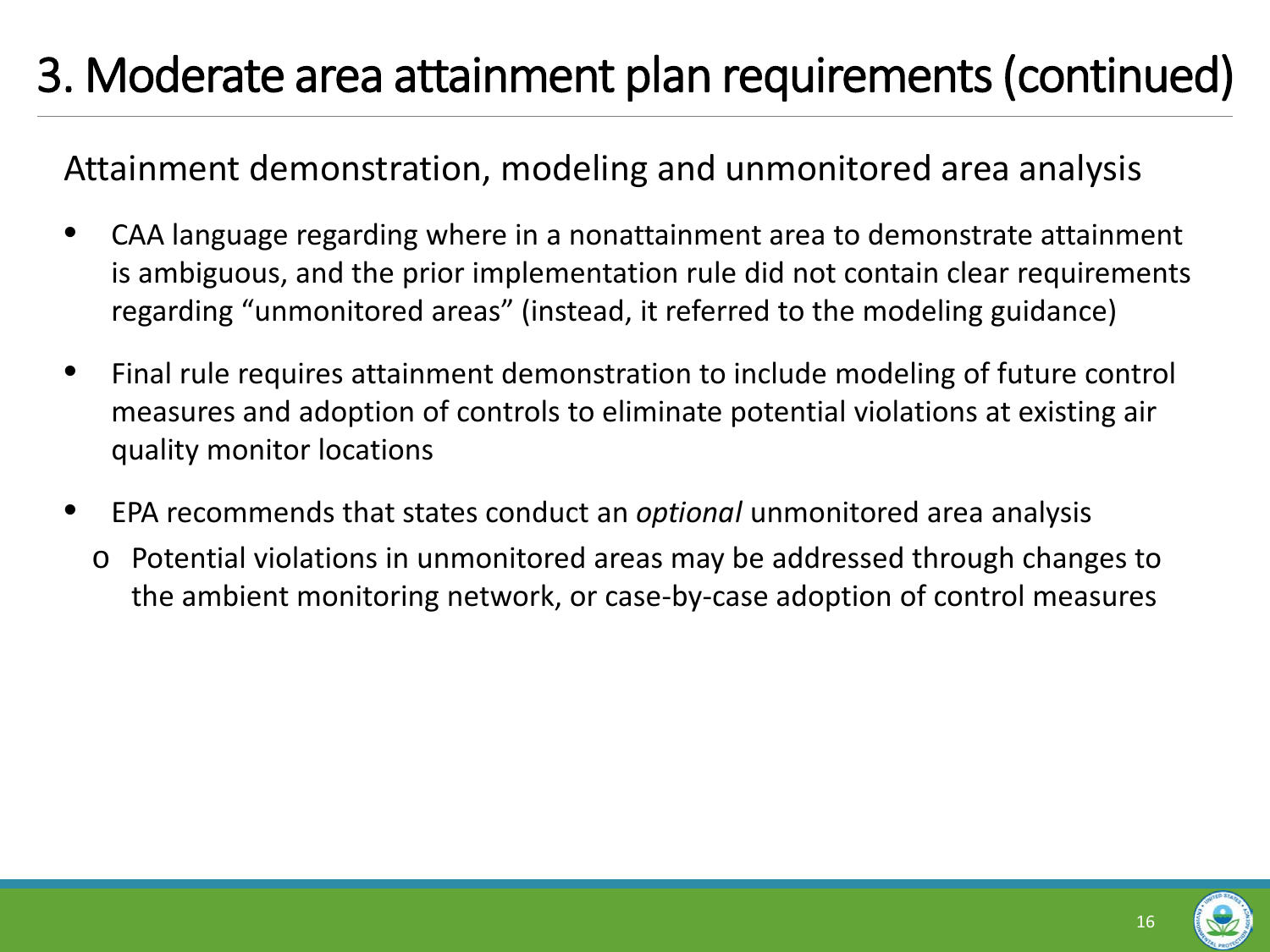Reasonable Further Progress (RFP)

- All RFP plans must include projected emissions reductions for milestone years (see next slide) based upon the control measure implementation schedule. Reductions can be "generally linear" and/or "stepwise"
	- o Establish motor vehicle emissions budgets for each milestone year
- State can also provide an optional analysis identifying air quality targets associated with the projected emissions reductions

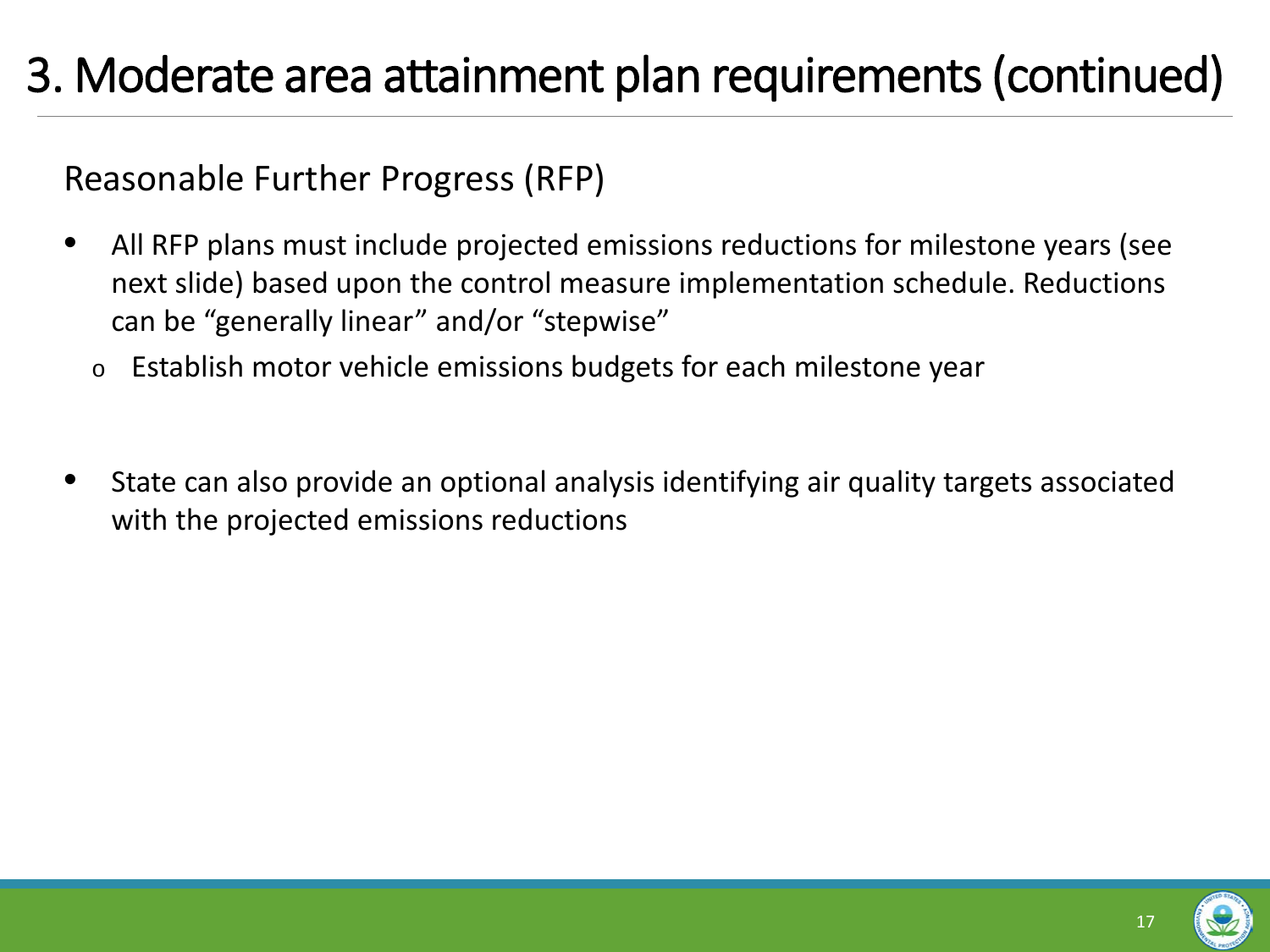#### Quantitative Milestones (QM)

- Plan must include QM to demonstrate implementation of control measures to achieve RFP
- QM are to be established every 3 years from Moderate area SIP due date ("milestone years")
	- o For Moderate areas, QM needed for 4.5 and 7.5 years
	- o For Serious areas, QM needed for 7.5 and 10.5 years (and more if applicable)
- If the optional air quality target analysis was provided in RFP plan, the QM should include air quality-based milestones for relevant years
- Milestone reports are due to the EPA within 90 days of milestone date

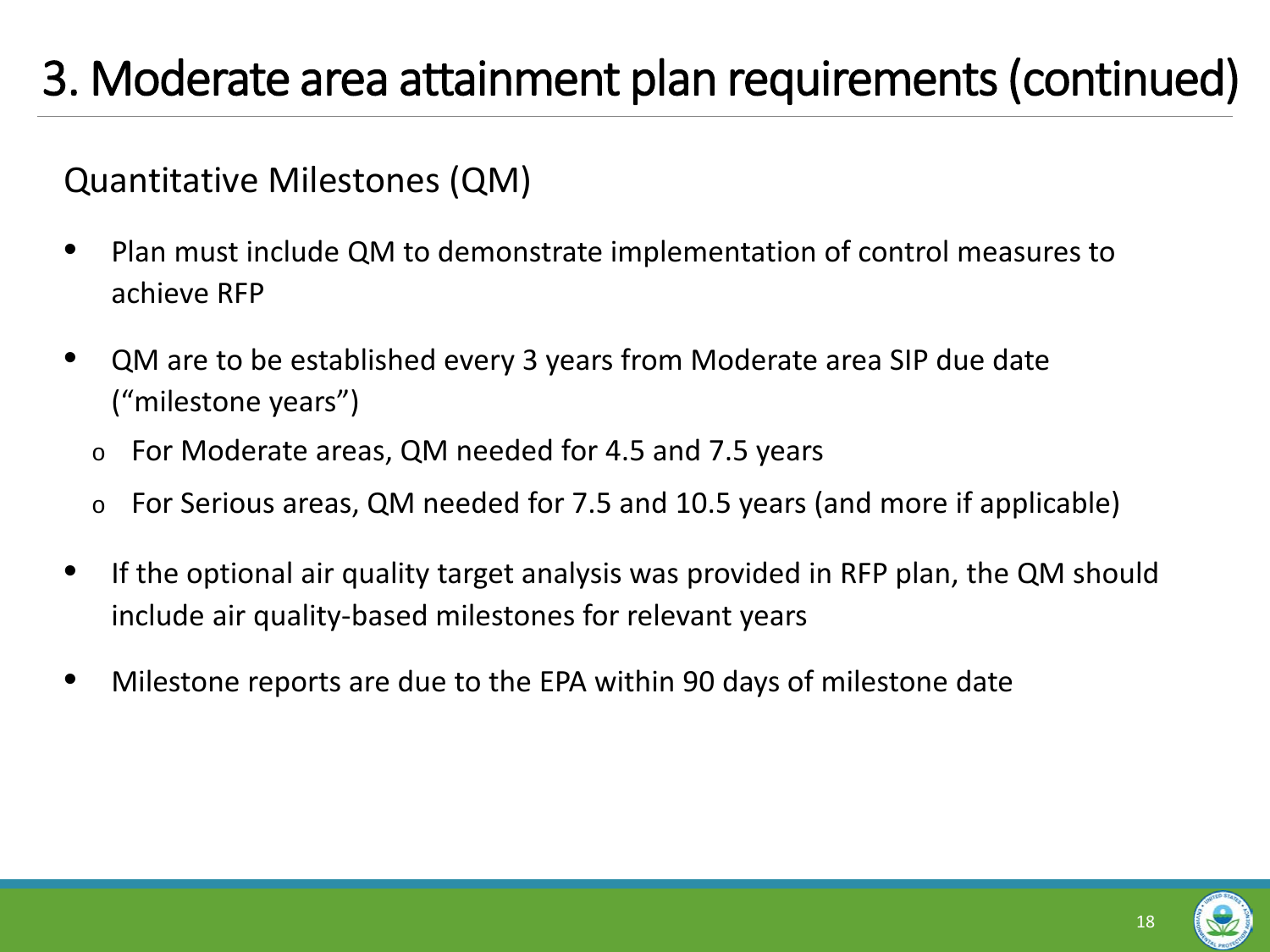#### Contingency Measures

- Required if area fails to attain by the attainment date (does not apply to an area that demonstrated attainment was impracticable) or fails to demonstrate RFP
- To be implemented with minimal further action by the state
- EPA recommends that contingency measures provide approximately one-year's worth of progress toward attainment
- An area that can demonstrate attainment by the attainment date may have "excess emission reductions" that can be relied on for contingency measures
	- <sup>o</sup> However, an area that demonstrates it *cannot* practicably attain by the attainment date cannot rely on "excess emissions reductions"

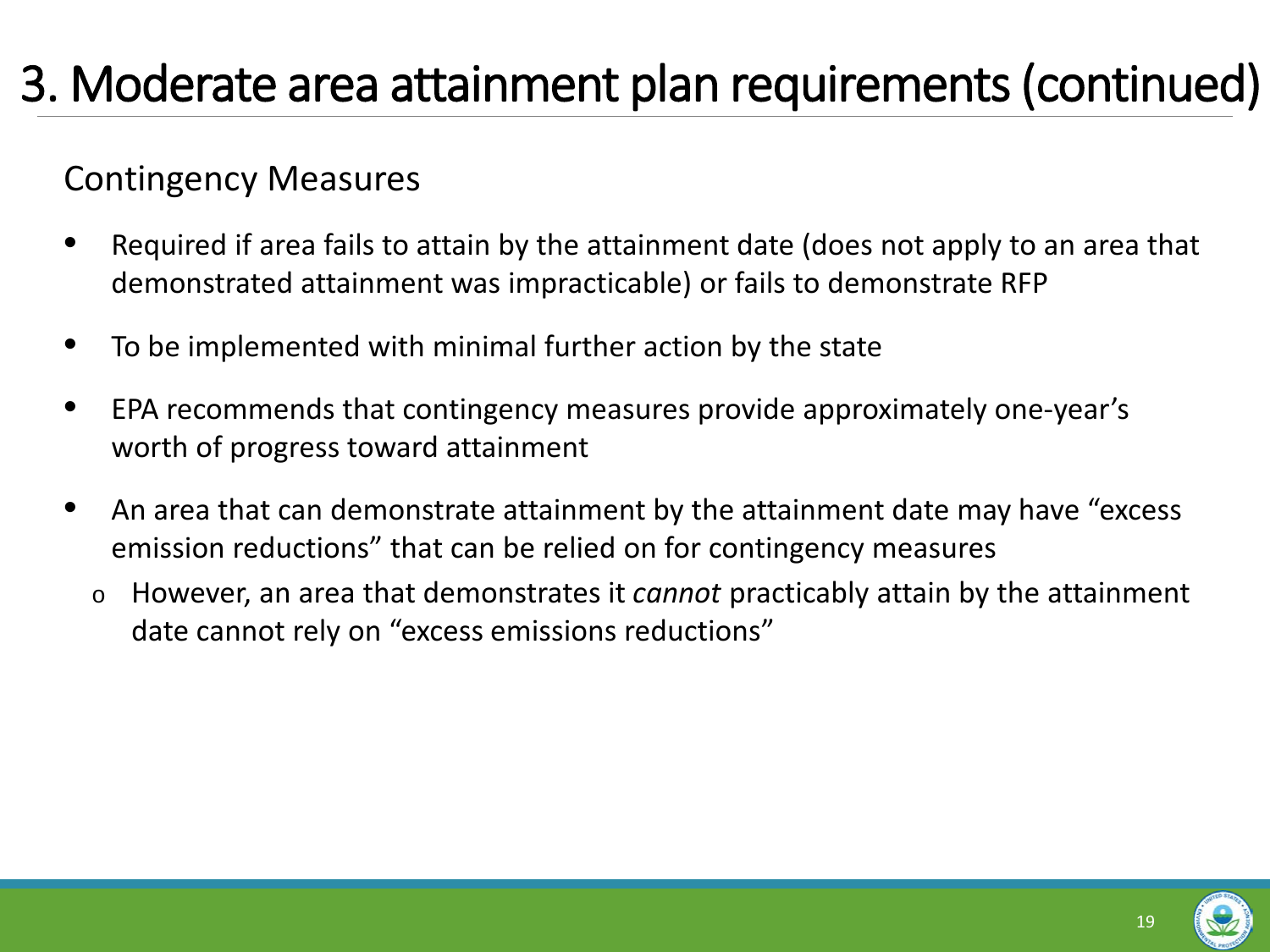### 4. Serious area attainment plan requirements

- Emissions inventories\*
- Control measures
	- o Best available control measures (BACM), including BACT
	- Additional feasible measures
- Attainment demonstration, modeling, and unmonitored area analysis
- Reasonable further progress and quantitative milestones\*
- Contingency measures\*

\* For these items, the requirements for Serious areas do not differ significantly from those for Moderate areas and are not repeated here

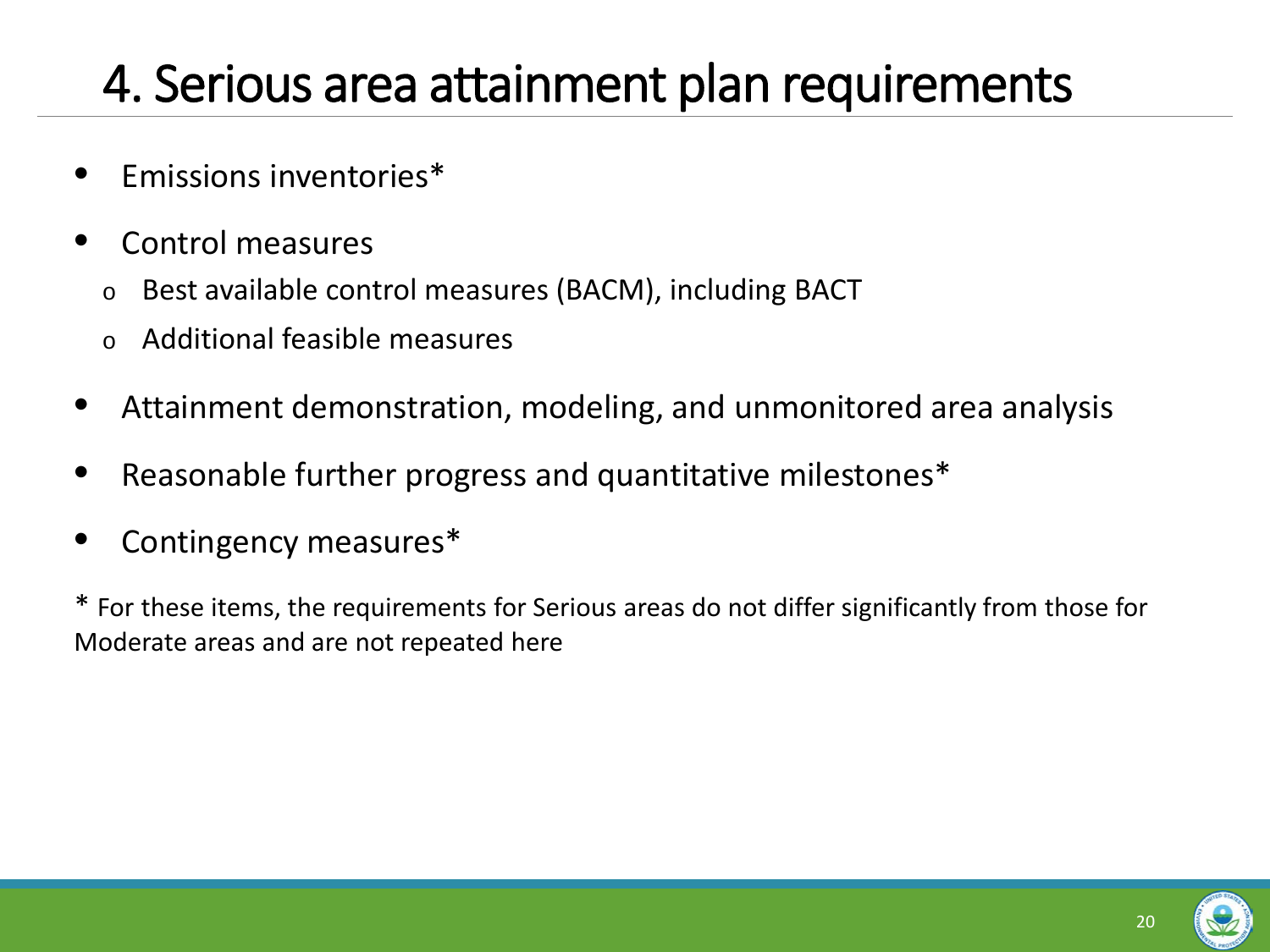#### Control Measures

- Identify potential control measures for stationary, mobile and area sources, and evaluate technological and economic feasibility
- BACM/BACT are considered generally independent of attainment needs for area (consistent with the CAA and 1994 Serious area Addendum to General Preamble)
- As with Moderate areas, rule does not include provisions for identifying *de minimis*  source categories based on estimated ambient impact to  $PM_{2.5}$  levels
- Adopt best available control measures (BACM) and best available control technology (BACT), and "additional feasible measures" within 18 months of reclassification
- Implement BACM/BACT by no later than 4 years from reclassification

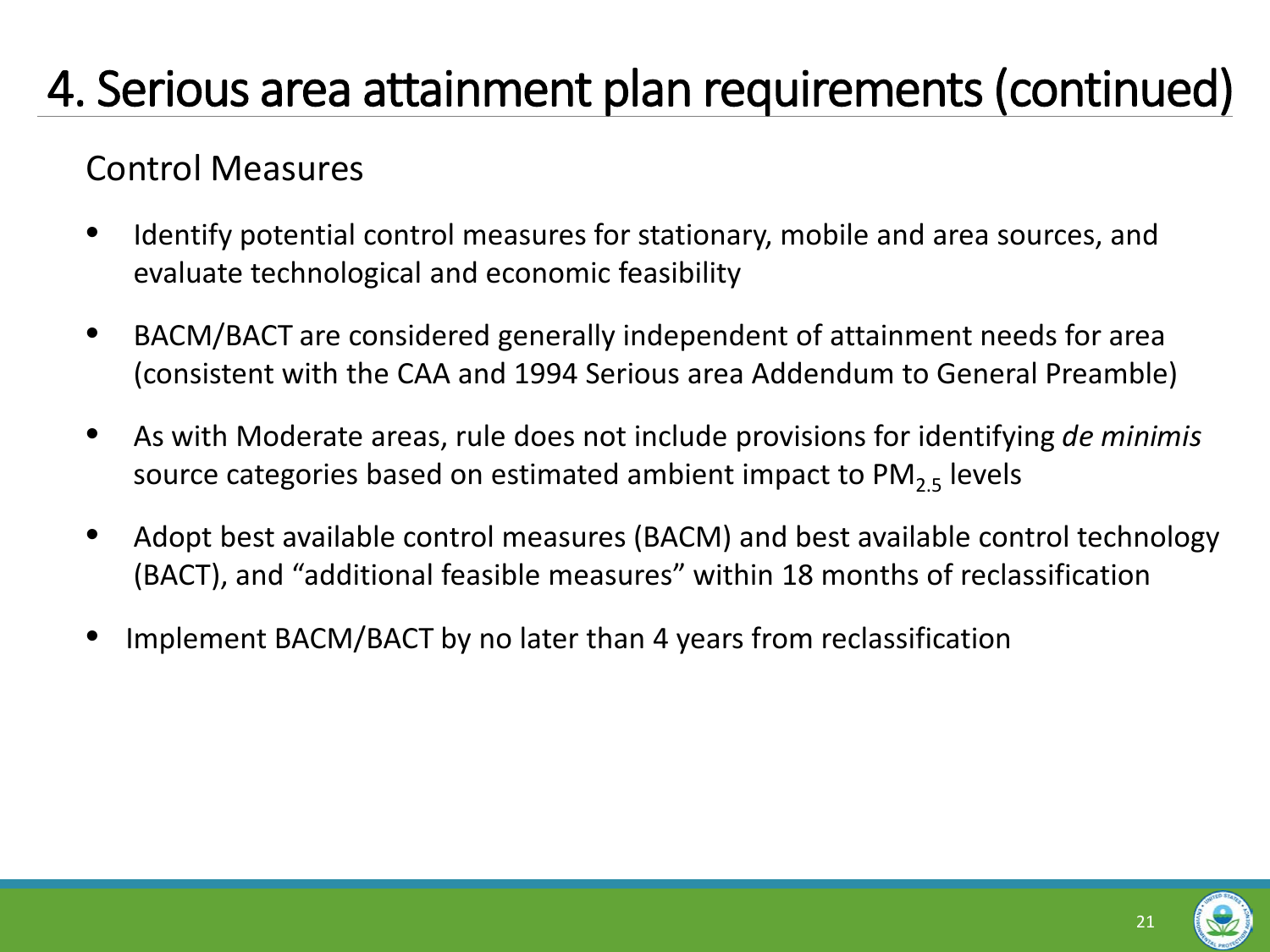#### Attainment Demonstration

- Attainment demonstration for a Serious area must demonstrate attainment of the PM<sub>2.5</sub> NAAQS as expeditiously as practicable, but no later than the end of the 10<sup>th</sup> calendar year following designation
- *Criteria for a potential attainment date extension [section 188(e)]*: A state can request to extend the attainment date by up to an additional five years if:
	- o A demonstration that attainment by the Serious area attainment date is impracticable
	- o A revised SIP showing that the plan includes the "most stringent measures" included in the plan of any other state or achieved in practice; and
	- o The state has complied with all area SIP requirements and commitments

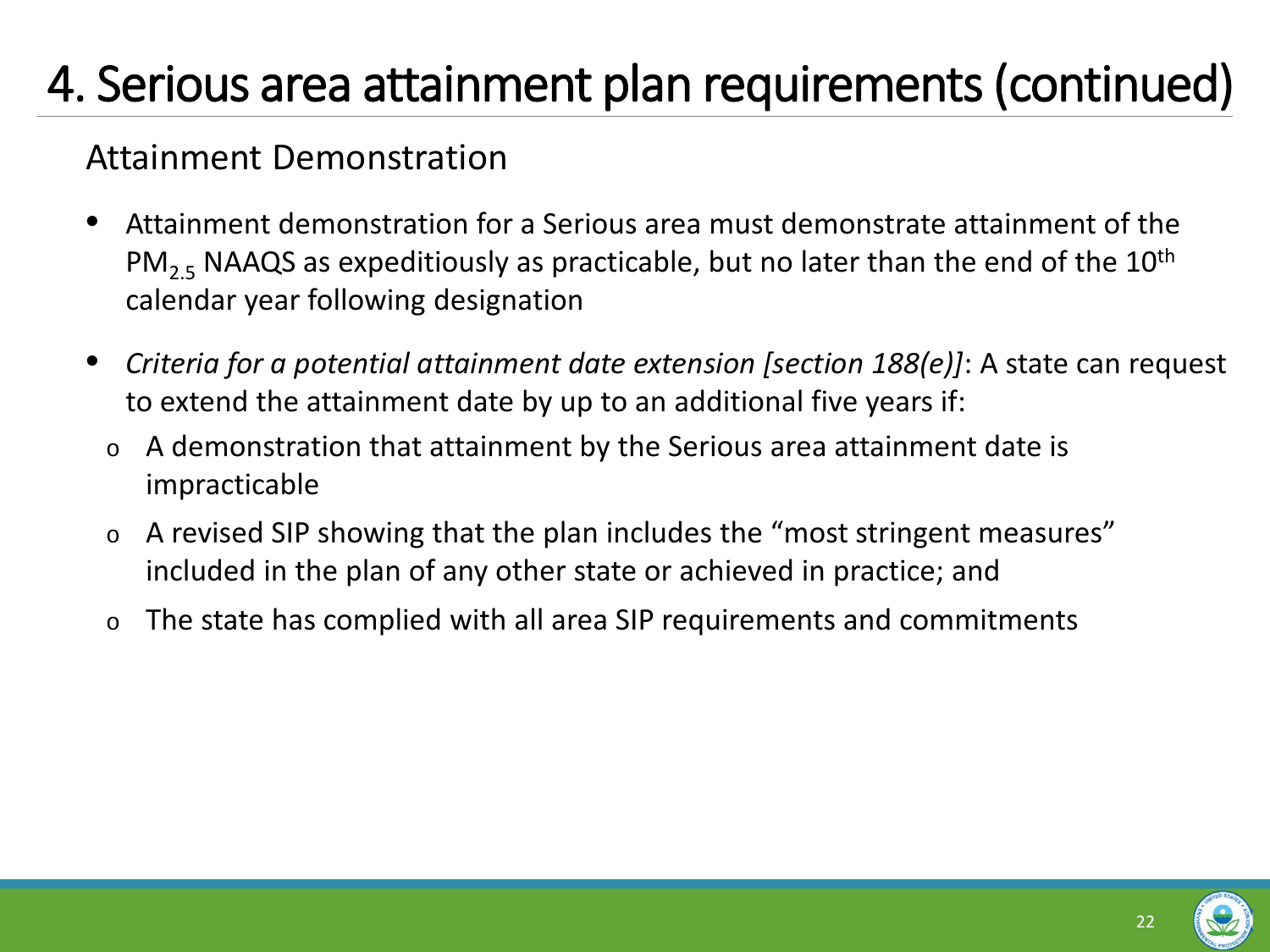### 5. Serious area that fails to attain

- *Failure to attain [section 189(d)]*: If a Serious area fails to attain the NAAQS by the applicable attainment date, then the state must submit a new attainment plan within 1 year that will:
	- $\circ$  Achieve at least 5% annual reductions in direct PM<sub>2.5</sub> or any PM<sub>2.5</sub> plan precursor; and
	- o Include additional reductions needed to demonstrate expeditious attainment by no later than 5 years; extension of up to 5 additional years is possible

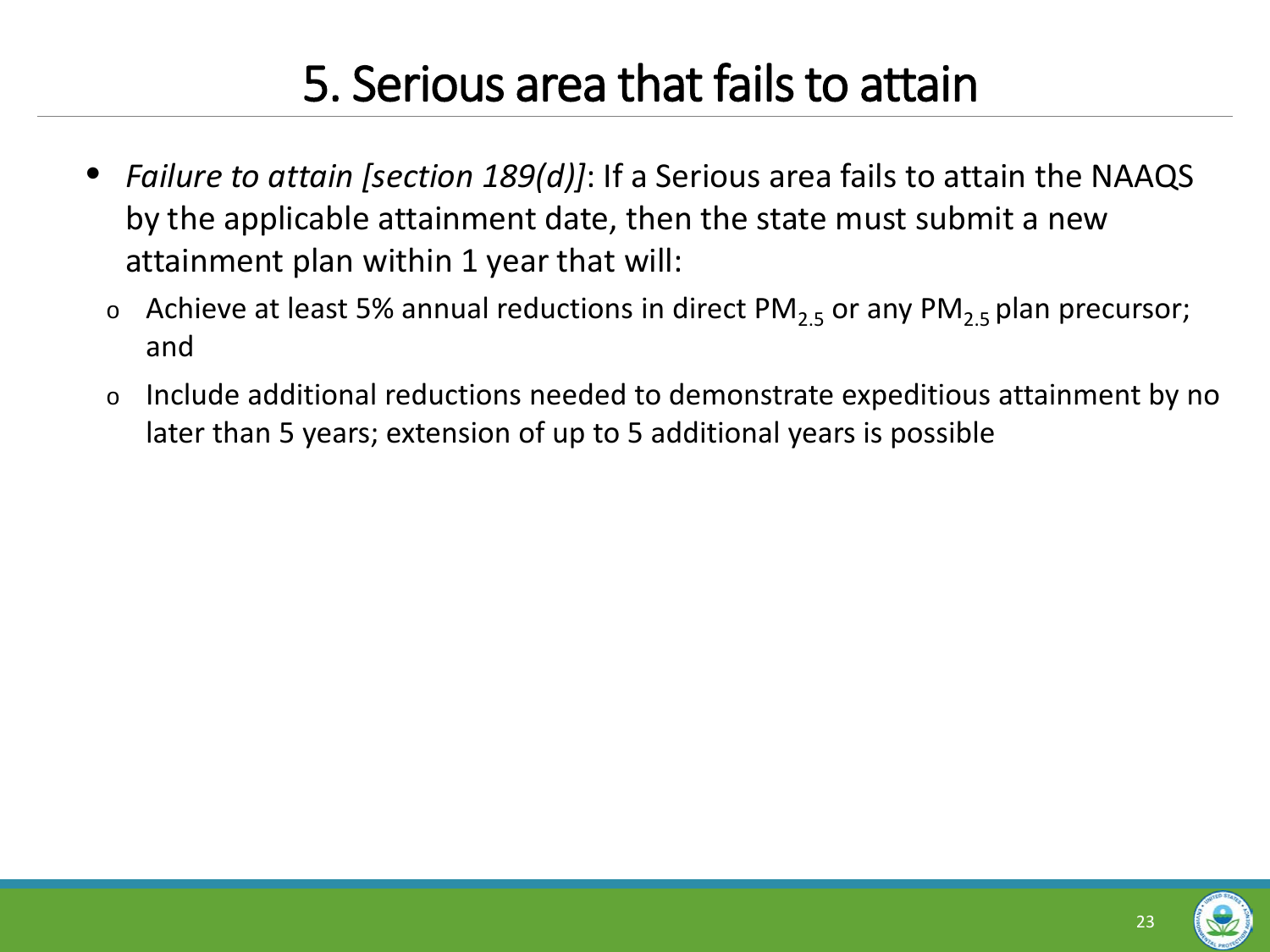### 6. Nonattainment NSR requirements

- Defines "major source" and "major stationary source" for sources of PM<sub>2.5</sub> and PM<sub>2.5</sub> precursors for both Moderate and Serious nonattainment areas
	- o Moderate: 100 tons per year (potential to emit)
	- o Serious: 70 tons per year (potential to emit)
- Includes significant emissions rates (SERs) for  $PM_{2.5}$  and three  $PM_{2.5}$ precursors (SO<sub>2</sub>, NO<sub> $x$ </sub>, VOC) that would apply for modifications at existing major sources. State must develop an area-specific SER for ammonia where there is no EPA-approved NNSR insignificance demonstration for ammonia

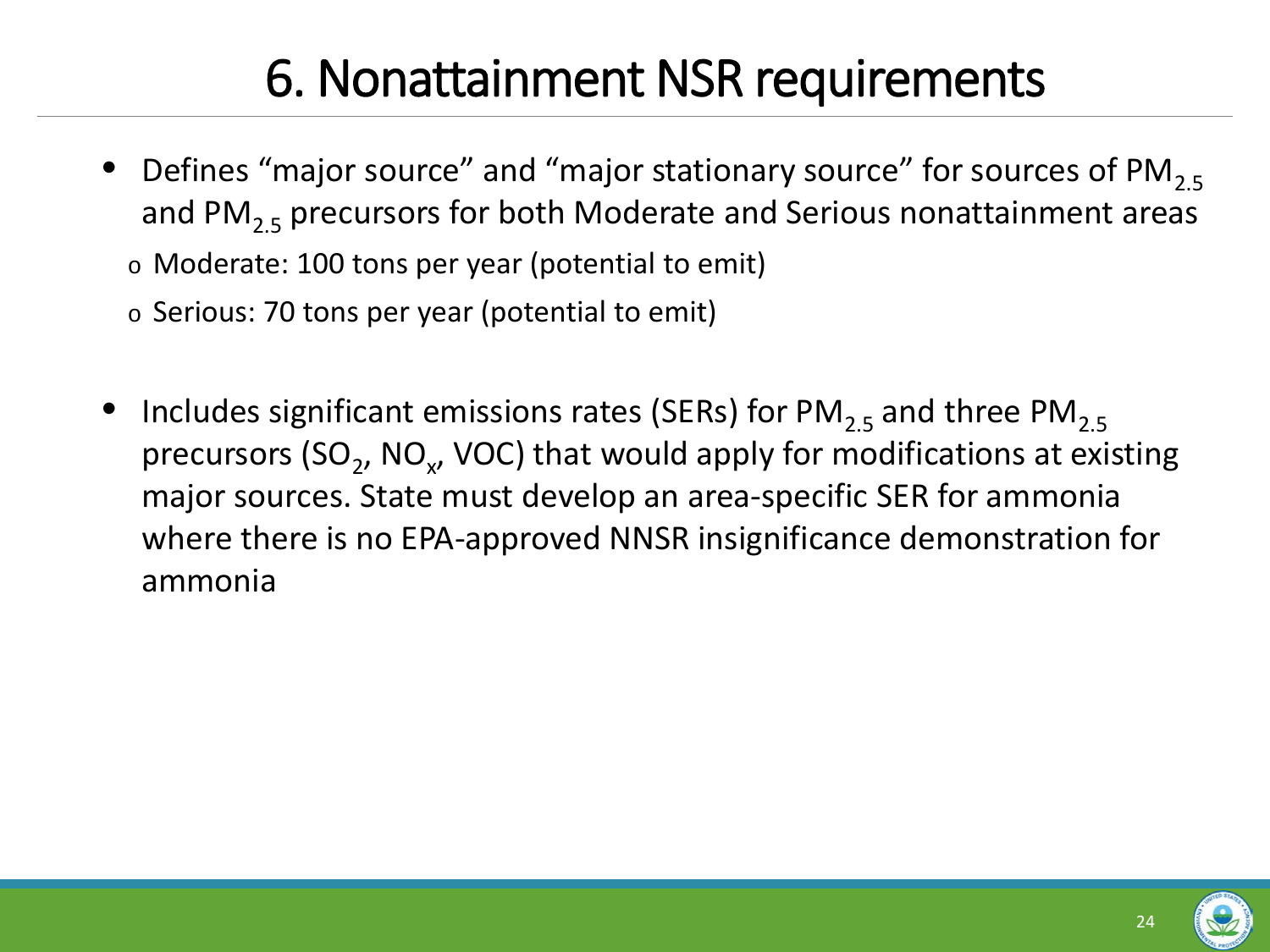## 6. Nonattainment NSR requirements (continued)

- Updates provisions for the Appendix S program for a state that does not yet have an approved NNSR program for PM<sub>2.5</sub>, including provisions for regulating precursors
- Establishes a "phase-in" approach to the regulation of  $PM_{2.5}$  precursors in areas relying on Appendix S. For new nonattainment areas, only  $SO<sub>2</sub>$  and NOx are initially regulated. Regulation of VOC and Ammonia is phased in as follows:
	- $\circ$  April 15, 2017 for 2012 (and earlier) PM<sub>2.5</sub> NAAQS
	- Two years after designation for areas designated nonattainment after April 15, 2016
	- Phase-in does not automatically occur if state submits precursor demonstration. If EPA disapproves NNSR SIP and precursor demonstration, phase-in occurs under Appendix S on April 15, 2017 or date of disapproval, whichever occurs later
	- When ammonia must be controlled for NNSR under Appendix S, state must define SER for each permit application

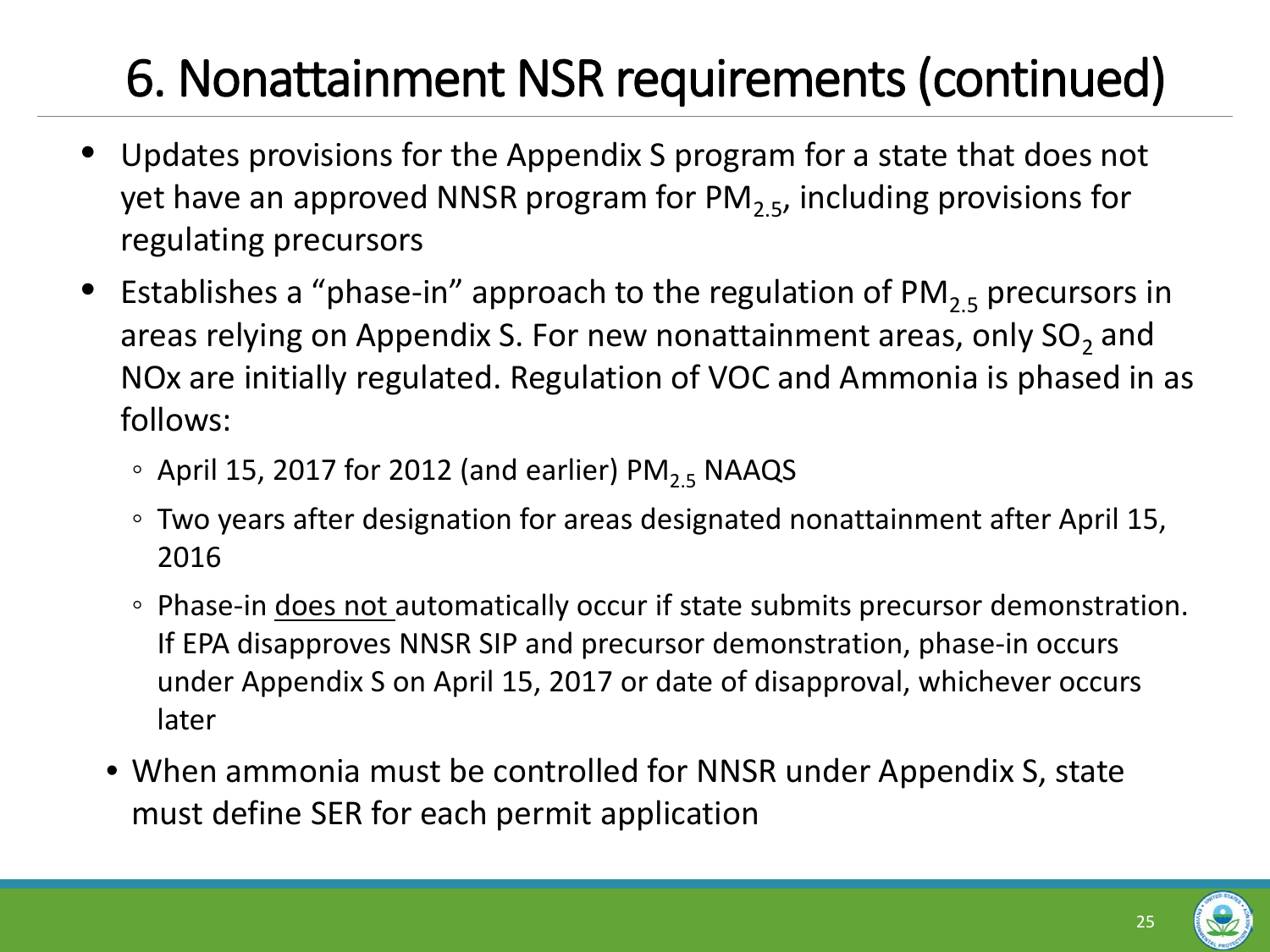### Next Steps and Contact

- Pre-publication version and fact sheet posted on EPA website: [https://www.epa.gov/pm-pollution/implementation-national-ambient-air](https://www.epa.gov/pm-pollution/implementation-national-ambient-air-quality-standards-naaqs-fine-particulate-matter)[quality-standards-naaqs-fine-particulate-matter](https://www.epa.gov/pm-pollution/implementation-national-ambient-air-quality-standards-naaqs-fine-particulate-matter)
- Publication date: August 24, 2016
- Effective date: October 24, 201

Questions?

Justin Spenillo: spenillo.justin@epa.gov or 206-553-6125

Patrick Lessard: lessard.patrick@epa.gov or 919-541-5383

Rich Damberg: damberg.rich@epa.gov or 919-541-5592

26